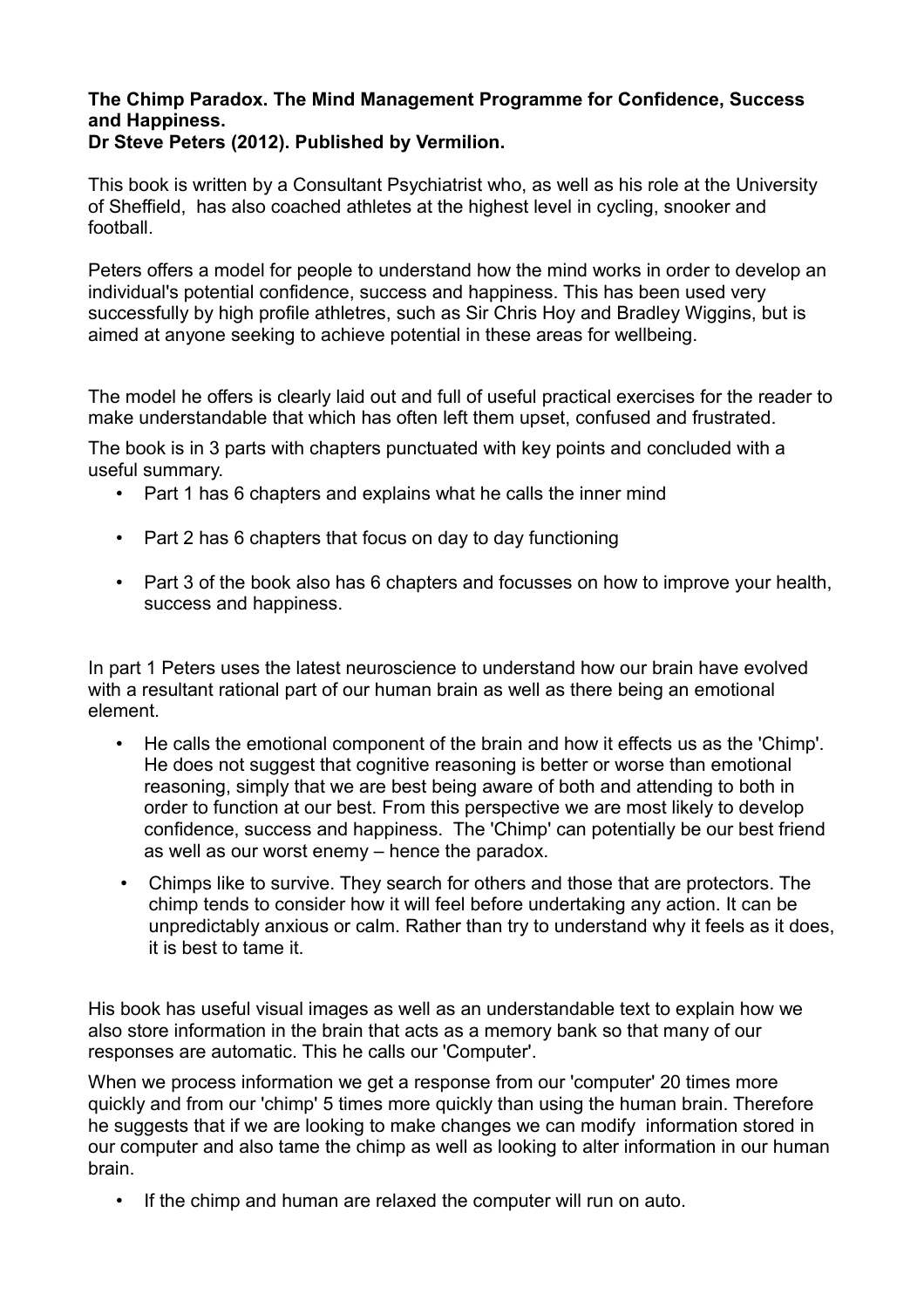- How the chimp interprets a situation starts info processing. If it senses danger it will take over (and that's where the blood supply to the brain is sent). It will look in the computer to see what is stored there. If the computer does not reassure the chimp the chimp will take over.
- If the chimp is reassured it will ask the human or computer to act. If the chimp does not see danger it will hand over to the human or computer depending on whether the human has stored something in the computer due to being familiar with the event.

What we hold as our life force, values and truths of life he calls our 'Stone of life'.

- Truths of life are based on hard evidence e.g.
	- Life is not fair
	- The goal posts move
	- There are no guarentees.
	- Everything that happens comes and goes
	- Disappointments are tough but they need to be kept in perspective
	- Happiness can be found in many ways
	- Every day is precious
	- Its the way you deal with things that gives you peace of mind
- Our values are personal judgment calls e.g.
	- Being unfaithful is wrong
	- Family is more important than work
	- Being selfless is a virtue
- The life force is what you believe life is all about

As the Chimp & human brain gauge everything by what this 'Stone' holds he gives exercises to the reader in order to identify what is held there and whether any of this may be unrealistic or unreasonable and impacting on us negatively.

He calls how we see ourselves, others and the world our 'Mindset'.

• This influences how we approach life and he therefore suggests how we can explore our mindset so that our reference points are reasonable and realistic .

The computer receives messages from the chimp and human brain and therefore has to make sense of 2 different perspectives on life and the world.

Our 'computer' has 2 main functions: acting as a reference source for the chimp or human or to run automatic programmes.

- Helpful and constructive automatic beliefs and behaviours he calls 'autopilots'.
- Unhelpful and destructive automatic beliefs and behaviours that are removable he calls 'Gremlins'.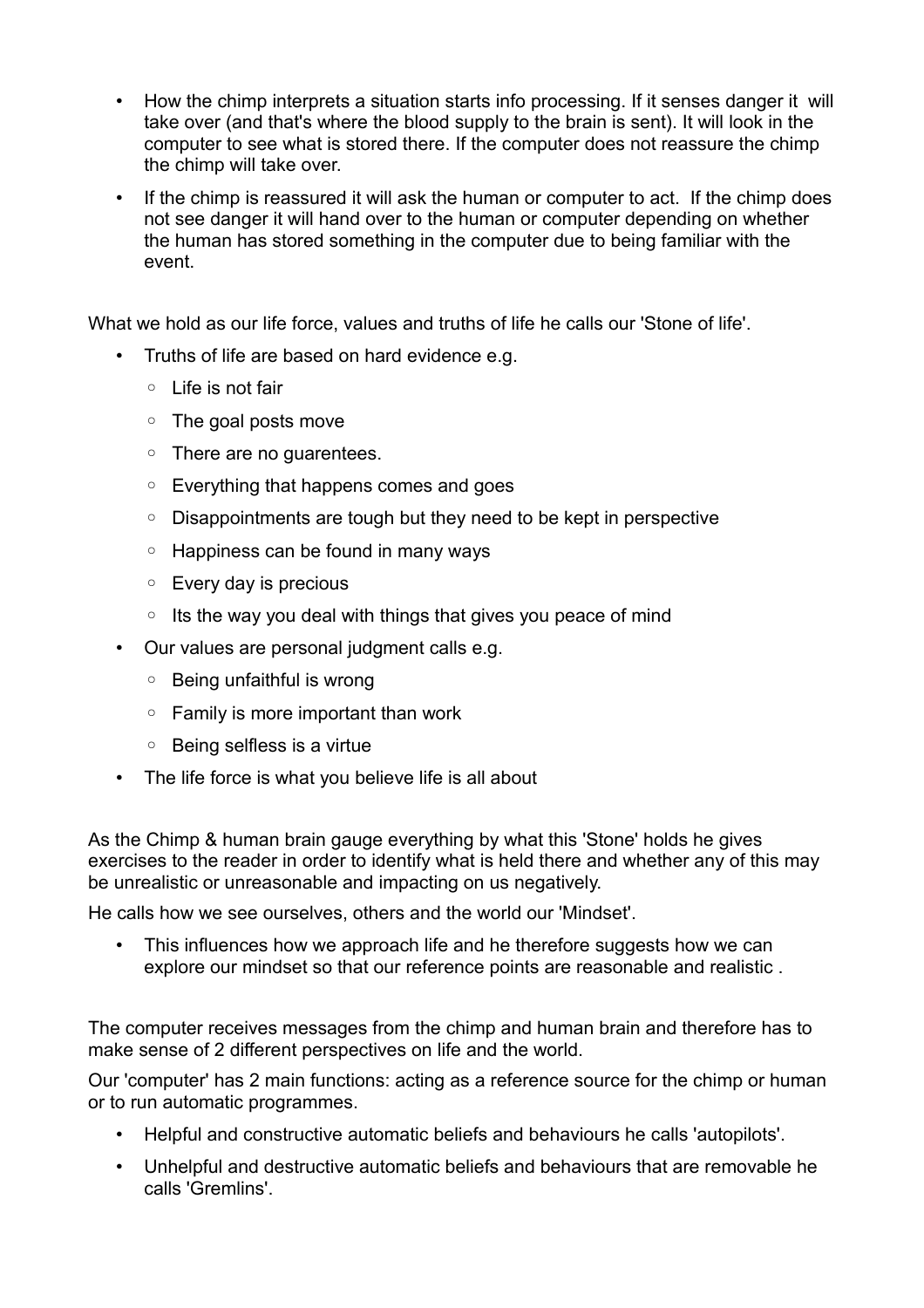• Unhelpful and destructive automatic beliefs and behaviours that are not removable he calls 'Goblins'. He explains the difference between Gremlins and Goblins and suggests how to identify what can be changed and how that might take place.

Any one of these 3 brains could dominate us although it is best for us if they work collaboratively.

• The human brain works with facts and is logical , the chimp with feelings and impressions and therefore has the potential to hijack you if left untamed as all information goes to the chimp before your human brain. Even if your human brain disagrees with the chimp he suggests you will still need to manage the chimp as it is too powerful to just ignore.

He suggests 3 ways to manage your chimp in favour of trying to ignore it.

• He explains how to express the chimp in an approriate way; to calm the chimp with logic or how to reward or distract the chimp.

He looks at function and behaviour of male and female chimps to better understand how men and women often behave differently or hold different beliefs but does not suggest we as humans should adopt these differences within human behaviour or culture.

## Chimp roles and hormones

- Male chimps must be strong and offer security. He will patrol his boundary. He is driven sexually. He sees the female as his property.
- The female chimp is good at weighing up the male's mood and anticipating his actions. She reads his body language. She has a strong maternal drive and stays close to te male to fulfill her maternal drive. She has a strong maternal and nesting instinct. If she lacks confidence she is more likely to survive as she will be on the alert. She will avoid decision making as she quickly becomes anxious. She tends to put herself down.
- The chimp's drives wont change but its behaviour can be changed. We are responsible for the actions of our chimp.

In part 2 Peters covers understanding and relating to others, explains how we relate to other people and how best to choose a support network and an environment in which to thrive. He offers a simple clear stepped approach to managing stress in the short as well as the longer term. To reflect the 3 different working parts of our brain he explores what each part of our brain requires for us to function at our best.

He explores our relationships with other people.

- He gives examples of commonly held Gremlins and Mindsets that can effect us negatively. He offers approaches that can help us better understand others when we meet them for the first time and how our human brain and chimp effect our judgments and expectations of others.
- He suggests we invest in relationships with those who we care about and accept that we are not likely to get along with about 20% of those we meet.
- He offers techniques to develop effective communication and rationales for these.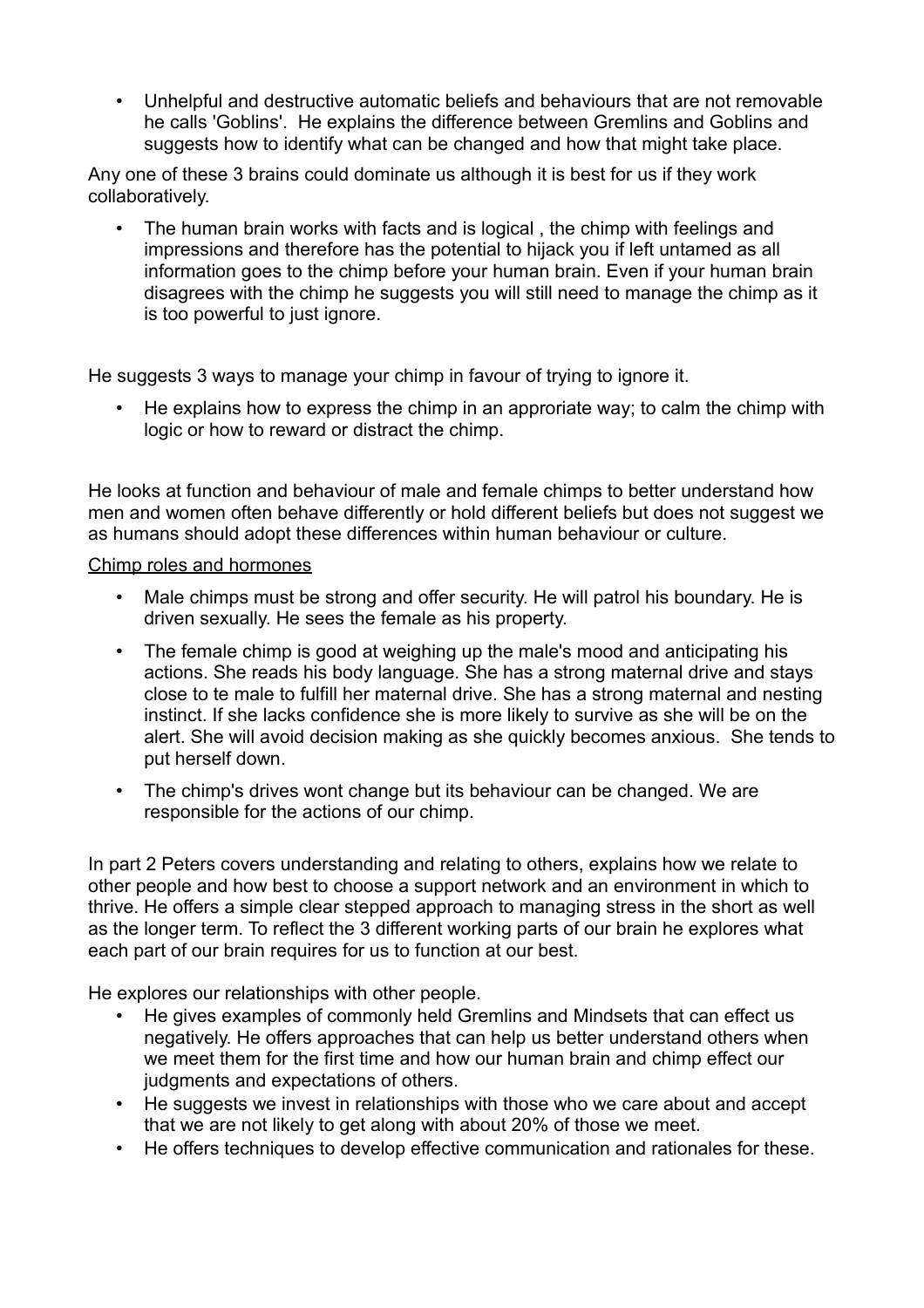He explains what is important to the chimp and our human brain when chosing our social group.

The chimp wants to be seen as strong to stay in the troop by

- impressing others at all times
- keeping everyone happy
- caring about what others think
- choses others on their looks and familiarity

The chimp agenda in connecting is to:

- Win
- express emotion
- attack the other person
- defend itself
- get its point across
- hold its stance
- continue to look good
- project responsibility to others if it feels guilty.

Chimps have a sense of territory and belonging to the troop. They like routine and familiarity.

The human tends to consider how it will feel after it has undertaken an action.

Humans like to have a purpose.

Being human involves

- Honesty
- Compassion
- Conscience
- Law abiding
- Self control
- Sense of purpose
- Achievement and satisfaction

The human brain when chosing our social group:

- enjoys sharing and working with others
- wants to build a society
- has respect and compassion for others
- would like the approval of others but recognises that you shouldn't be worried about what others think
- sees each individual as having responsible for their own happiness but not that of others
- choses others on their qualities

The human agenda in connecting is to:

- understand the other person first
- allow the other person to exprewss themselves
- gather info by listening
- look for solutiions
- use facts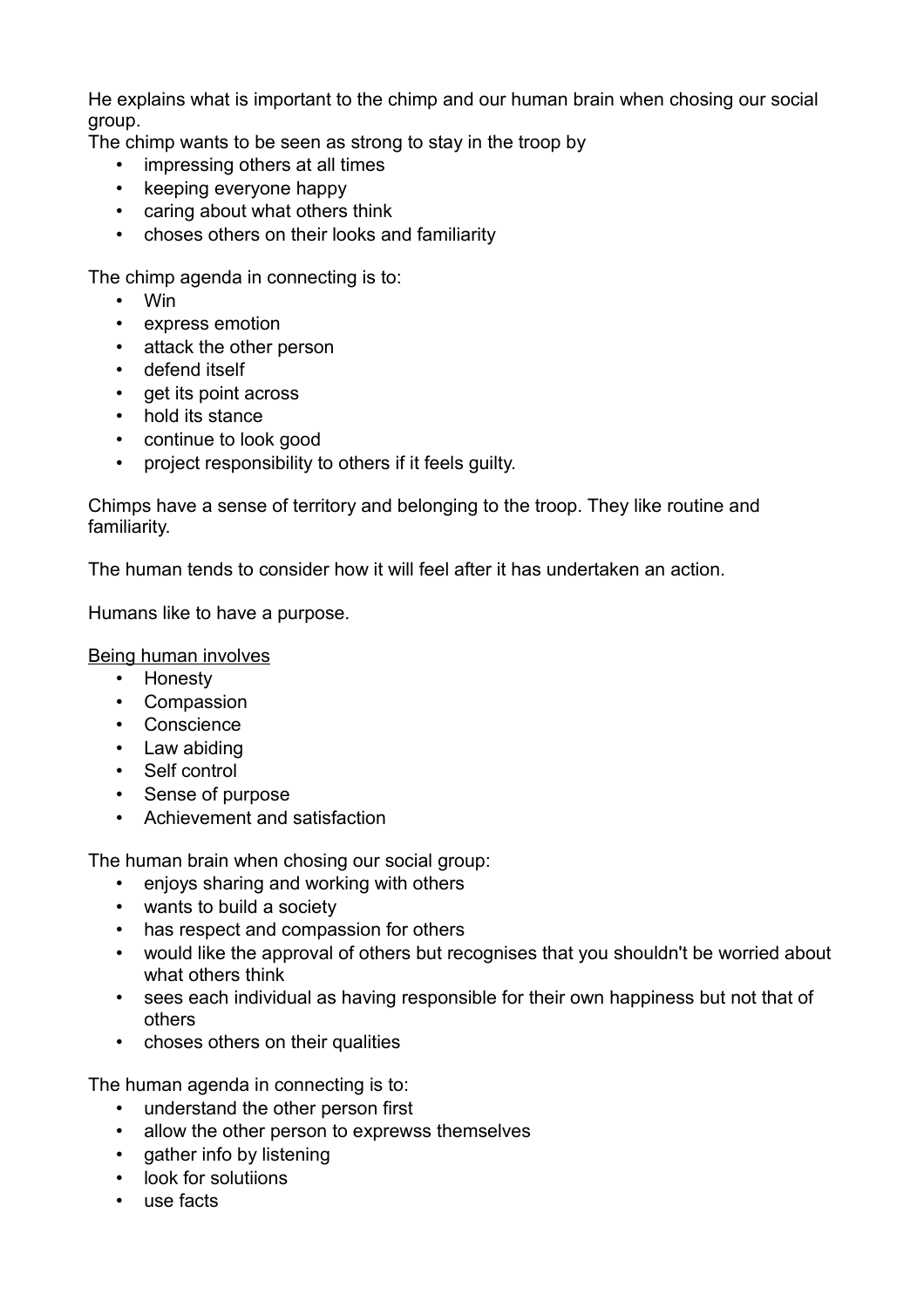Humans like a world that is fair and looks after the vulnerable and one that gives equal opportunities to all. They believe that everyone will behave fairly and feel guilt, remorse and atonement.

Peters suggests ways of investing in the group.

- This requires us to cater for the needs of the human and the chimp so that the computer can make sense of our fluctuating 'real' world.
- Learning how to survive in the real world enables us to be happy

He explains how stress affects us and offers strategies for managing sudden stress in order to stabilise our 'real' world.

- He suggests having an autopilot reaction to stress will serve us best. This includes: recognising the stress and chosing to use the computer; pausing for thought to stop our chimp reacting by slowing down our thinking; taking a step back physically and or mentally to gain perspective using logic; forming a plan to reduce the stress and then reflect on the situation; allowing oneself to express emotion in a positive way.
- In order to diffuse stress he recommends expressing emotion and reminding ourselves that life is unfair, rather than holding the unrealsitic expectation that life is fair. We then need to decide when our chimp has been sufficiently exercised and that we are ready to move on. Planning how to move forward is key to doing so.
- He gives some examples commonly experenced as stressors including decision making processes and unrealistic expectations.

He gives advice on how to deal with long term stress.

- Peters describes chronic stress and how to check for signs of it and how to prevent it.
- He highlights how stress can be caused by ourselves, others or circumstances and how to diffuse this rather than accept it as normal.

In part 3 we focus on our health, success and happiness.

In terms of our health Peters suggests how we can look after our physical and mental health and then work on maintaining it.

- For physical health it is important it is important to attend to our dietry intake, nutrition, weight, exercise and fitness. The chimp and human have different perspectives on any of these components.
- The human brain will know what it wants in each of these areas and be pleased with being fit, in shape and eating sensibly. The chimp wants an easy life and would rather go for immediate gratification and pleasure, dismiss consequences of this and not take any responsibility.
- People who are successful are proactive and have a plan that they can modify if needs be.
- For mental fitness he suggests we use intellectual challenges and stimulation, have fun, purpose and achievements. We also need to allow ourselves a period of recovery from emotional traumas just as we would from physical injuries.
- He suggests relaxing, resting and sleeping as 3 ways of recuperation needed to be well
- If we are ill he highlights the importance of taking responsibility, which can include seeking help.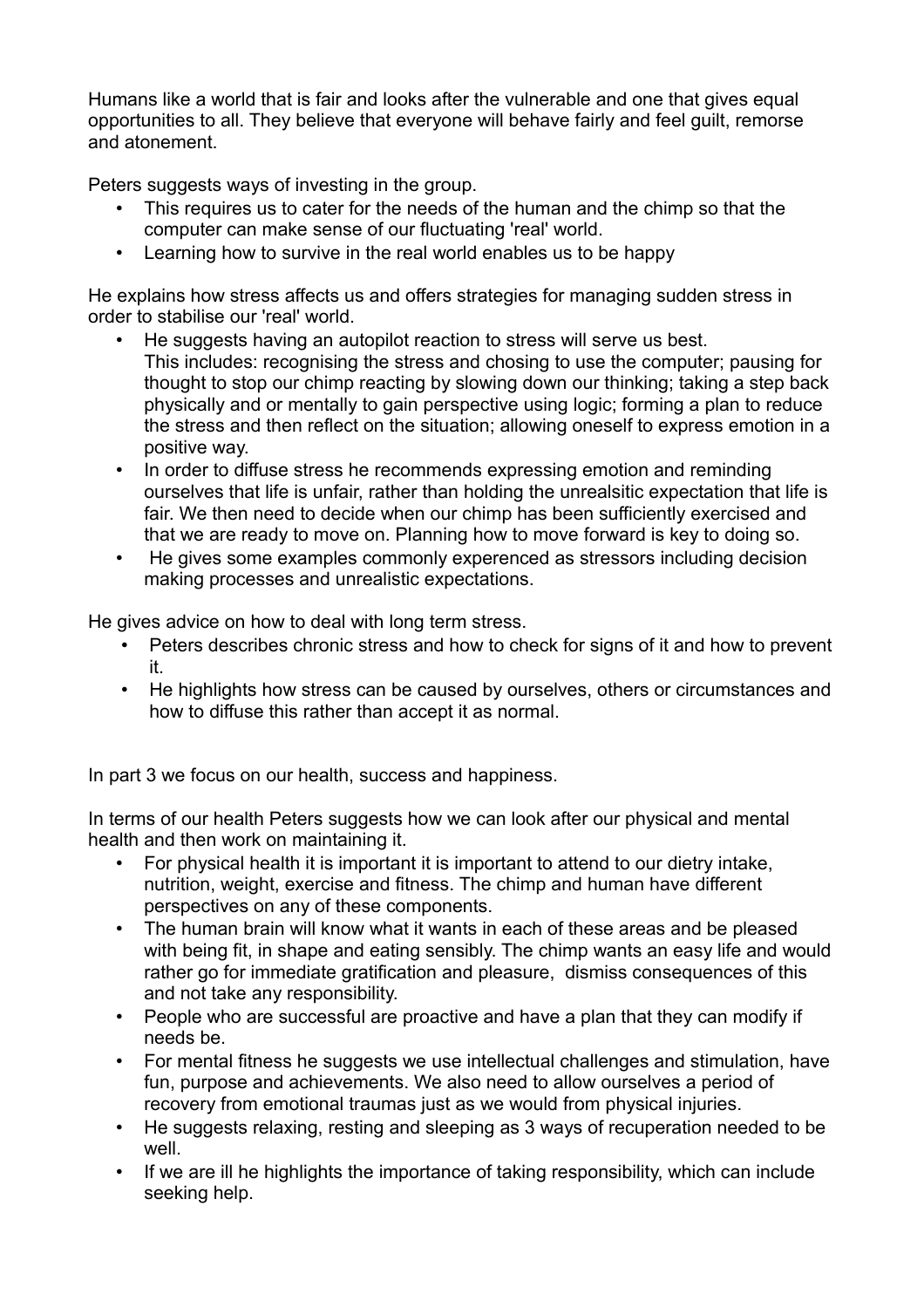In terms of achieving success

- Peters identifies how success may be defined by our human mind and or our chimp and encourages us to define this for ourselves.
- Recognising when you are in your own realm and acting on this can prevent chimp activity. We can set the rules in our own realm and also choose who we ask for advice .
- Respecting others when we are not in our own realm is important.
- Agreement is best negotiated when in personal relationships.
- Our chances of success are enhanced if we consider the issues of committment, ownership, responsibility and excellence.
- If we aim to do 'our best' we are aiming at personal excellence.
- Humans work best when they use a kindly approach to themselves, use encouragement, rewards and consequences.

Peters gives us a plan for success.

- He suggests differentiating between dreams and goals and making goals achievable.
- Pacing ourselves to achieve one new goal at a time is best.Maintaining a goal previously achieved is possible alongside trying to achieve one new goal.
- The more preparation we put into planning for success the more likely we are to be sucessful.
- It is best to reflect on progress regularly and reward ourselves as small steps are achieved towards our goal.
- He reminds us that anything in life is only as important as we want it to be but not to completly ignore how something makes us feel.

In terms of happiness

- Peters suggests that we can choose to be happy
- He highlights the need for a plan to achieve happiness
- He identifies how happiness may be defined by our human mind and or our chimp and encourages us to define this for ourselves.
- Adding extras to our usual lives that fulfill the needs of the chimp and the human will lift happinesss levels
- We need to work out what we need to make us happy and then fulfill this. Things on this list may be material as well as being about things such as wellbeing. Ingredients for happiness include material things as well as elements of how we live our life/who we are.
- We are more likely to be happy if we approach life in the right way. This includes chosing the right partner in life.
- Making a list of the things that have an immediate & delayed impact can be used to lift levels of happiness.
- Nurturing autopilots rather than gremlins will promote happiness.

In terms of confidence

- Peters suggests we have 2 ways of thinking and that using the human thought processes will best develop self confidence.
- Chosing to base our confidence on 'doing our best' will maximise it to 100%.
- Having realistic expectations of oneself maximises our confidence.
- It is normal for us to lack confidence as a result of a relationship ending.